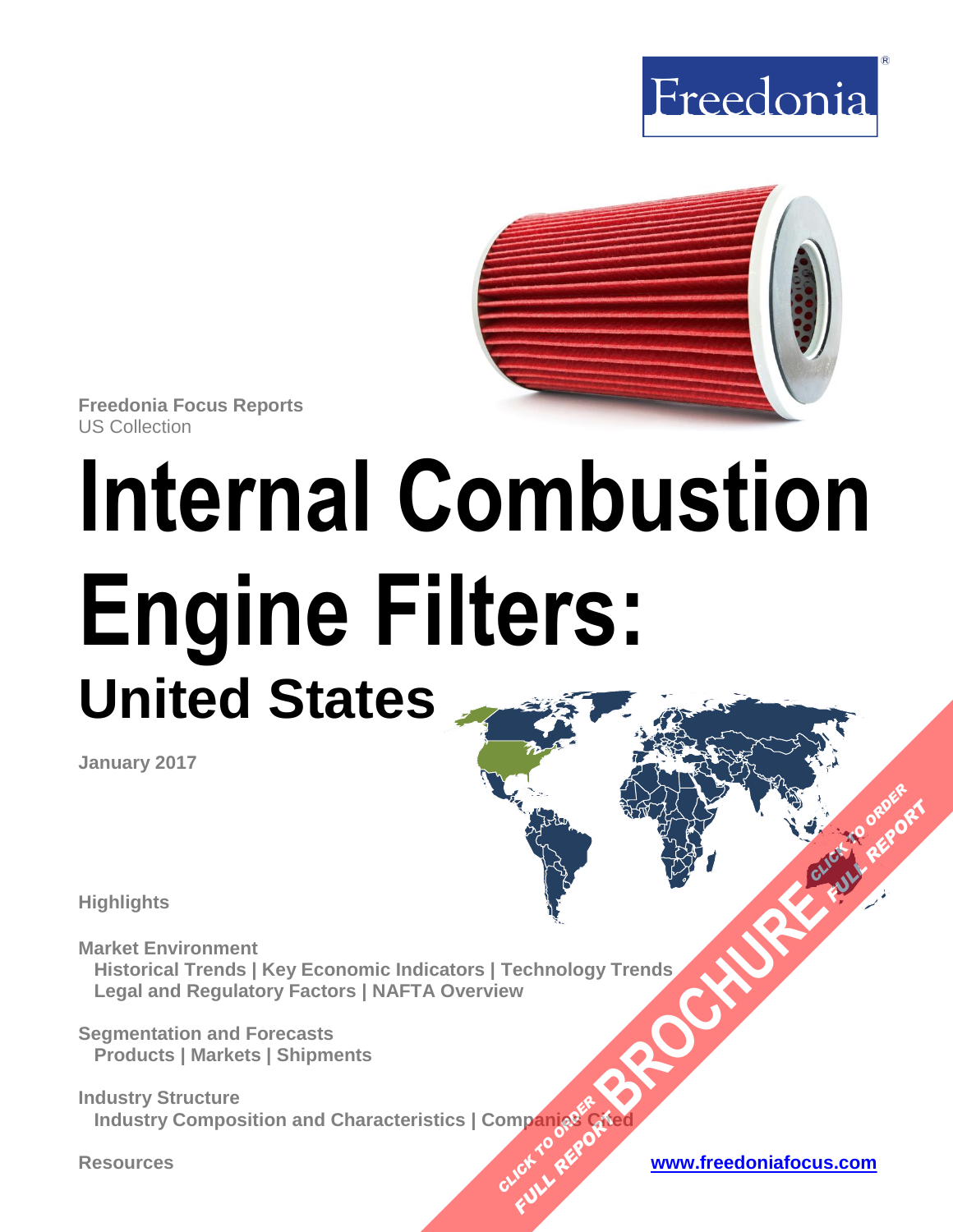## <span id="page-1-0"></span>ABOUT THIS REPORT

## Scope & Method

This report forecasts US internal combustion engine (ICE) filters demand and shipments in US dollars at the manufacturers' level to 2020. Total demand is segmented by product in terms of:

- oil filters
- air intake filters
- fuel filters
- other filters such as cabin air, diesel particulate, and brake fluid filters.

For the purposes of this report, demand for diesel particulate filters refers to the uncoated filter substrate (or filter core), not the entire filter system. Membranes are excluded from the scope of this report.

Total demand is also segmented by market as follows:

- motor vehicles
- other transport equipment such as locomotives, motorcycles, and snowmobiles
- off-highway equipment and other markets, including stationary ICEcontaining equipment such as generators.

To illustrate historical trends, total demand and total shipments are provided in annual series from 2005 to 2015; the various segments are reported at five-year intervals for 2010 and 2015.

This report quantifies trends in various measures of growth. Growth (or decline) expressed as an average annual growth rate (AAGR) is the least squares growth rate, which takes into account all available datapoints over a period. Growth calculated as a compound annual growth rate (CAGR) employs, by definition, only the first and last datapoints over a period. The CAGR is used to describe forecast growth, defined as the expected trend beginning in the base year and ending in the forecast year. Readers are encouraged to consider historical volatility when assessing particular annual values along the forecast trend, including in the forecast year.

Key macroeconomic indicators are also provided at five-year intervals with CAGRs for the years corresponding to other reported figures. Other various topics, including profiles of pertinent leading suppliers, are covered in this report. A full outline of report items by page is available in the [Table of Contents.](#page-3-0)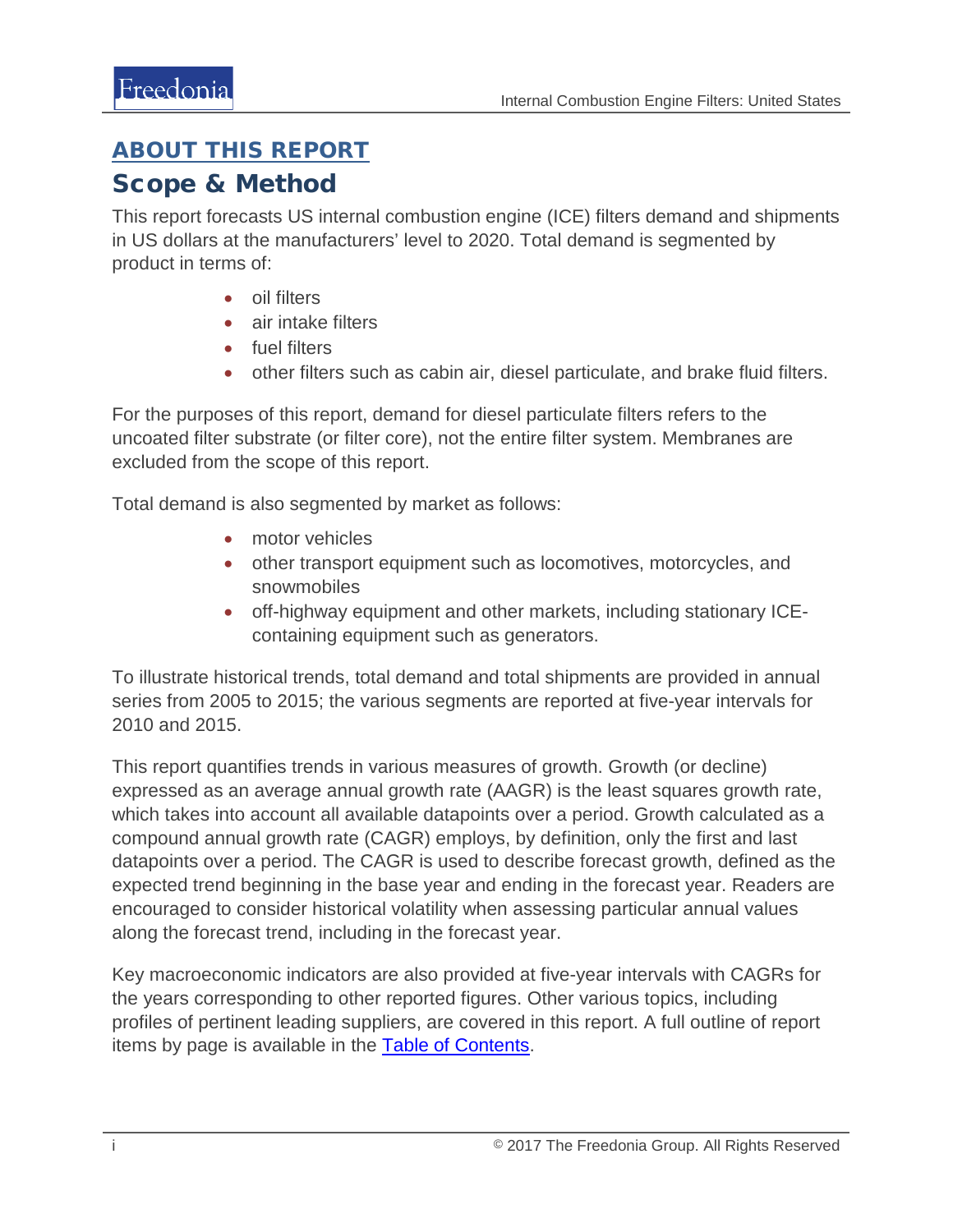

## Sources

*Internal Combustion Engine Filters: United States* (FF70035) is based on *[Global](http://www.freedoniagroup.com/DocumentDetails.aspx?ReferrerId=FL-FOCUS&studyid=3481)  [Internal Combustion Engine & Related Filters Market](http://www.freedoniagroup.com/DocumentDetails.aspx?ReferrerId=FL-FOCUS&studyid=3481)*, a comprehensive industry study published by The Freedonia Group in January 2017. Reported findings represent the synthesis and analysis of data from various primary, secondary, macroeconomic, and demographic sources including:

- firms participating in the industry, and their suppliers and customers
- government/public agencies
- national, regional, and international non-governmental organizations
- trade associations and their publications
- the business and trade press
- indicator forecasts by The Freedonia Group
- the findings of other industry studies by The Freedonia Group.

Specific sources and additional resources are listed in the [Resources](#page-4-0) section of this publication for reference and to facilitate further research.

# Industry Codes

The topic of this report is related to the following industry codes:

| <b>NAICS/SCIAN 2007</b>                       |                                                                                                                                                                          | <b>SIC</b>                     |                                                                                                                                                                                                                |
|-----------------------------------------------|--------------------------------------------------------------------------------------------------------------------------------------------------------------------------|--------------------------------|----------------------------------------------------------------------------------------------------------------------------------------------------------------------------------------------------------------|
| North American Industry Classification System |                                                                                                                                                                          | <b>Standard Industry Codes</b> |                                                                                                                                                                                                                |
| 333411<br>333999<br>334419<br>336399          | Air Purification Equipment Mfg<br>All Other Miscellaneous General<br><b>Purpose Machinery Mfg</b><br>Other Electronic Component Mfg<br>All Other Motor Vehicle Parts Mfg | 3564<br>3569<br>3679<br>3714   | Industrial and Commercial Fans and<br><b>Blowers and Air Purification Equipment</b><br>General Industrial Machinery and<br>Equipment, NEC<br>Electronic Components, NEC<br>Motor Vehicle Parts and Accessories |

# Copyright & Licensing

The full report is protected by copyright laws of the United States of America and international treaties. The entire contents of the publication are copyrighted by The Freedonia Group.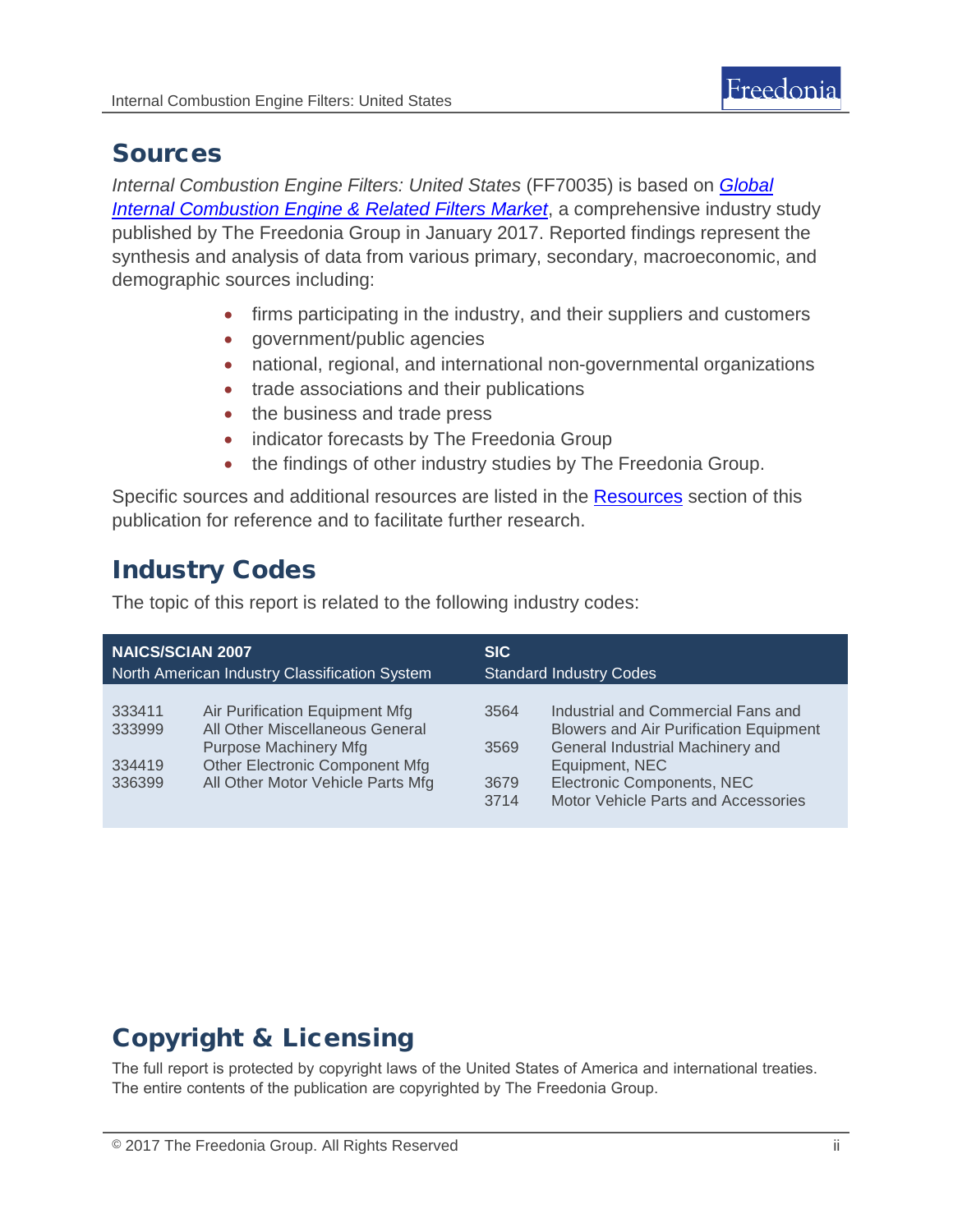# <span id="page-3-0"></span>**Table of Contents**

#### **Section**

#### Page

| Table 1   Key Indicators for US ICE Filters Demand; 2010, 2015, 2020 (US\$ bil)   |  |
|-----------------------------------------------------------------------------------|--|
|                                                                                   |  |
|                                                                                   |  |
|                                                                                   |  |
|                                                                                   |  |
|                                                                                   |  |
|                                                                                   |  |
|                                                                                   |  |
|                                                                                   |  |
|                                                                                   |  |
|                                                                                   |  |
|                                                                                   |  |
| Chart 4   US ICE Filter Demand by Product Share; 2010, 2015, 2020 (%)  16         |  |
|                                                                                   |  |
|                                                                                   |  |
|                                                                                   |  |
|                                                                                   |  |
|                                                                                   |  |
|                                                                                   |  |
|                                                                                   |  |
|                                                                                   |  |
|                                                                                   |  |
|                                                                                   |  |
| Table 2   Major Suppliers of ICE Filters to the US Market by Principal Products25 |  |
|                                                                                   |  |
|                                                                                   |  |
|                                                                                   |  |
|                                                                                   |  |
|                                                                                   |  |
|                                                                                   |  |

To return here, click on any Freedonia logo or the Table of Contents link in report footers.<br>PDF bookmarks are also available for navigation.